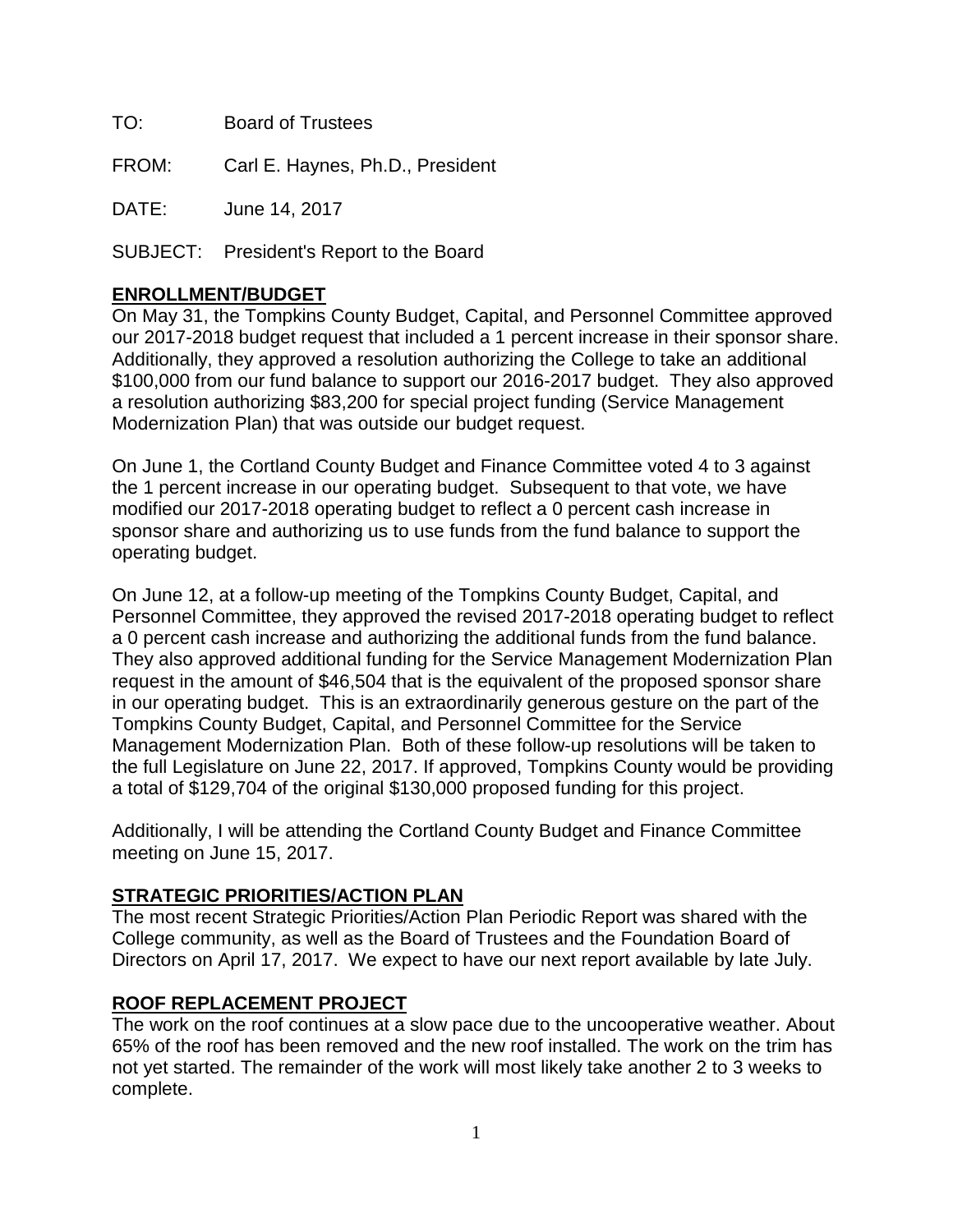# **CHILD CARE CENTER**

A second planning meeting was held with Claudia Brenner and Johanna Hartnett and her staff to define the needs for the new childcare so that the schematic design documents can be prepared. There is a meeting scheduled for June 15, 2017 with the consultant team to review their needs and show them the location of the utilities that will be needed for the project. We will also be discussing the options for the heating and air conditioning systems that will be installed in the building as well as the other systems such as lighting, security, access control, plumbing, etc.

#### **OTHER MATTERS**

On May 19, I attended a PEAKS Alumni session held at Onondaga Community College and attended by about 75 people from the three consortium colleges. Participants from all three PEAKS annual cohorts attended, including 18 people from TC3. Our speaker was Dr. Karen Stout, President and CEO of Achieving the Dream and former president of Montgomery County Community College. Her "Conversation on Leadership" provided us all with some interesting perspectives on the future of higher education and the roles we all must play to create a positive future. I was honored to discover that this alumni event will now be a regular part of the program and has been named the "Carl E. Haynes PEAKS Lecture Series."

On May 22, I hosted the annual Retirement Ceremony in recognition of 2016 – 2017 retirees. This year we recognized John Cochrane, Dale Cook, Jorge Huayhuaca, Jane Hammond, Tom Hudson, Joseph Jerome, Debra Mack, Donald Mack, Maureen Orzel, Carl Penziul, Mary Portzline, Carol Sammis, and Paul Testa. Provost Conners stepped up to also recognize me as one of the retirees for this year.

Also on May 22, I hosted a Professor Emeritus event recognizing Meg Garvey, Robin Hinchcliff, Jim Hull, ThankGod Imo, Bill Kleitz, Ken McEwan, Bud Moody, Linda Pasto, Marsha Powell, Dan Pukstas, Ron Starmer, Amy Trueman, Nadine Wood, and Bob Yavits as our newest members of the rank of Professor Emeritus.

On May 23, I attended the Tompkins County Workforce Investment Board meeting during which my pending retirement was recognized and they honored me with a Board recognition.

Also on May 23, we held our Annual Nursing Pinning Ceremony honoring 66 graduates of the Nursing Program. I was honored by being pinned as an honorary graduate.

On May 25, we held our 48th Annual Commencement. There were 624 members of the graduating class of 2017. I was honored by being this year's commencement speaker and presented remarks entitled "The TC3 DNA". Manpreet Kaur, Student Trustee, was the student speaker. Our invocation this year was given by Kendrick Kemp, a Tompkins Cortland Alum, who was one of the alumni I mentioned in my commencement speech.